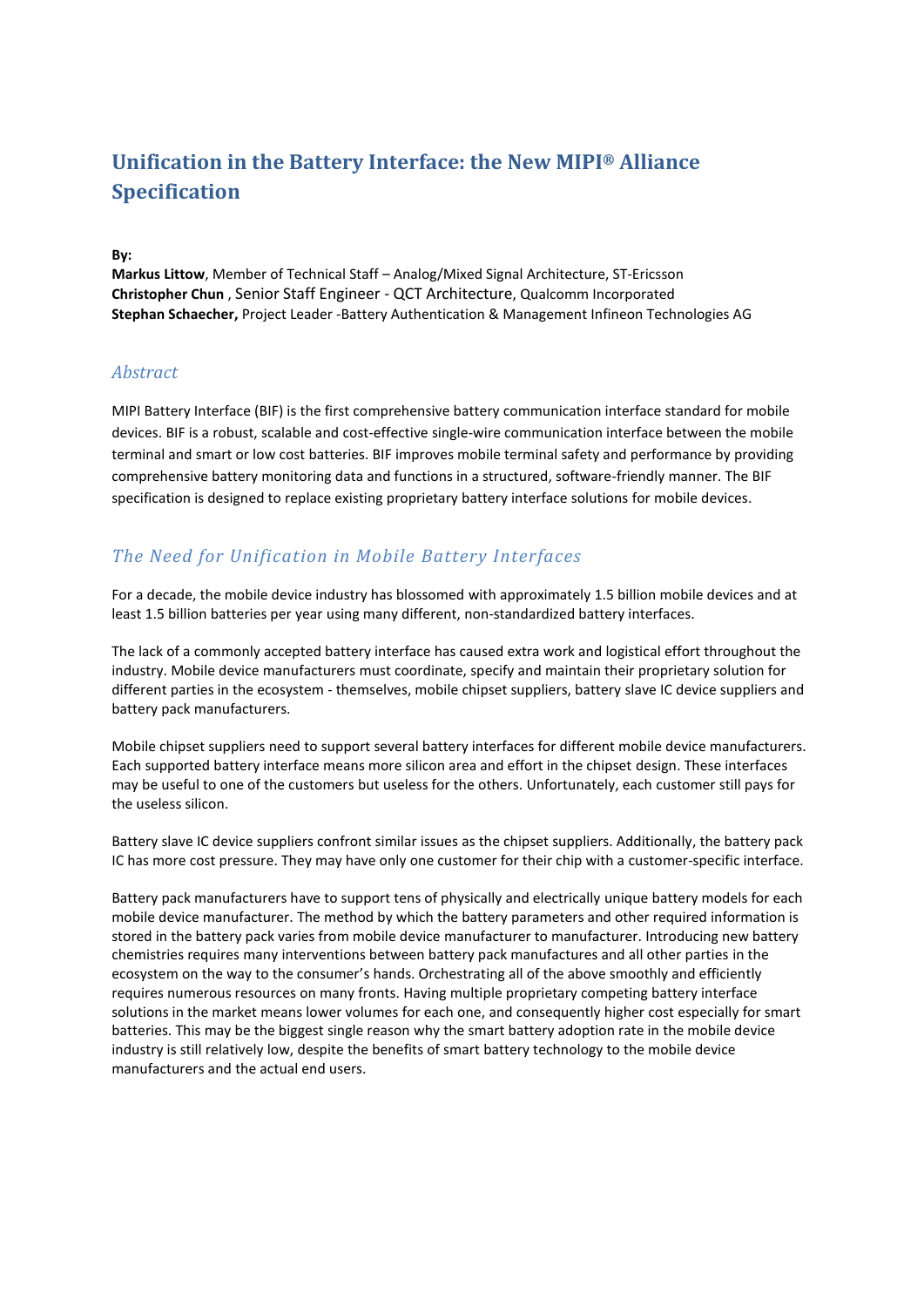## *Smart Battery Benefits*

Smart battery technology supports sustainable development and improves end user experience. A smart battery is a greener choice. It is designed to have a longer lifetime due to more accurate parameters, state monitoring and optimized charging events. It also enables faster adoption of new, more efficient battery chemistries available in the market. A smart battery saves overall power consumption in the mobile device by autonomously taking care of certain battery maintenance routines.

Smart battery technology improves the safety of the end users significantly by providing access to authentication functions and more accurate battery operating condition functions such as like the temperature measurement function. Battery authentication improves end user safety by eliminating the use of potentially dangerous counterfeit batteries. Battery pack temperature monitoring is vital and is required by many battery safety standards.

The new BIF interface offers a unified and unique solution for the above challenges of the mobile device industry community while keeping an eye on cost efficiency. It is designed to support both smart batteries and low cost batteries. Continuously increasing complexity in battery technology will require an expanded intelligence level in order to manage and operate the battery pack safely and in a more optimized manner. The BIF interface has been developed to meet these challenges.

The specification has been developed from the beginning to the needs of all the stakeholders in the mobile device ecosystem: consumers, carriers, mobile device suppliers, chipset platform providers, slave device providers and battery pack suppliers.

## *Battery Interface Specification Requirements*

The MIPI BIF Working Group (WG) spent significant time to understand the fundamental technical and market requirements. The BIF standard specifies only the electrical interface requirements, leaving any physical or form factor requirements outside of the scope.

In general, a successful interface specification must offer benefits for all primary users at a minimum. For the BIF specification, the primary users are mobile device suppliers, chipset platform providers, slave device providers and battery pack suppliers.

The main required features for the BIF interface are smart and low cost battery pack support, including a fast battery pack presence detection function with a single wire interface at low cost. At the moment of writing this article, there are no other battery interface standards that can fulfill all these requirements.

The main outcomes of low cost requirement are that the pin count of the interface has to be minimized. The mechanical pins of a typical battery pack have quite high reliability requirements due to harsh operating environment, and take valuable space in the mobile device printed computer board (PCB). These pin s are relatively high cost component in a mobile device. Therefore, the BIF must work over single wire interface.

Low cost battery support is required for legacy designs, and for the simplest mobile devices. Most of the low cost batteries currently in the market have a built-in pull-down resistor in the battery pack. The measured value of the pull-down resistor usually represents certain capacity and chemistry of the battery pack. For this function, the BIF standard supports measurement of a pull-down resistor value with certain range and accuracy.

A smart battery may include multiple slave devices within the battery pack. The mobile device PCB may contain multiple slave devices, in addition to the master device. Thus, the smart battery interface needs to support a single master, multi-slave configuration. Communication speed of the interface must be easily scalable to match various available clock sources in the mobile device system under different operating conditions or data speed requirements.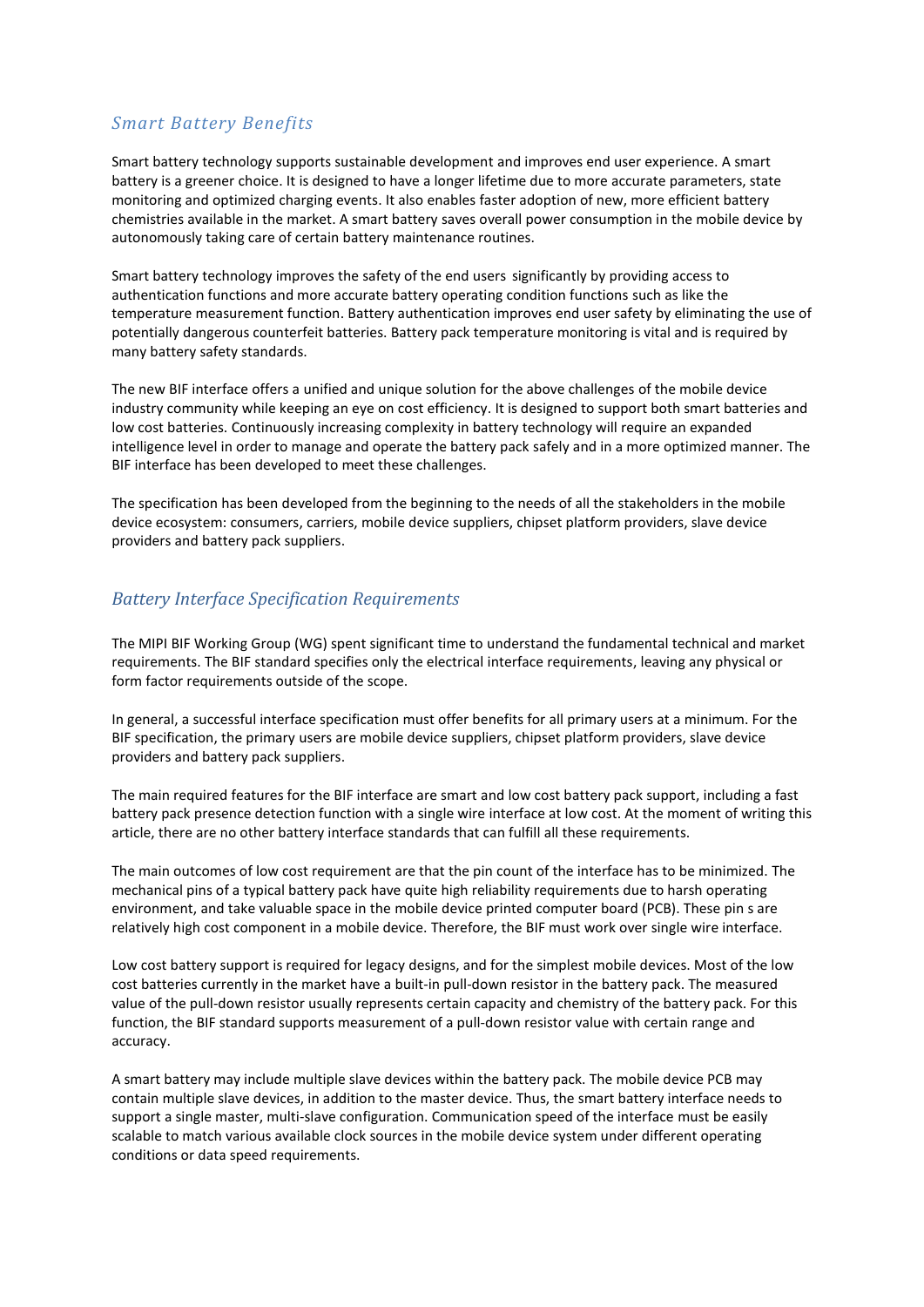Fast battery pack presence detection was required to inform system immediately if the battery pack is removed. The system software (SW) can still do the critical shutdown actions, if the physical battery interface connector is designed so that the battery communication connector pin is always the first one to disconnect. By that method, the system will still get power from the battery for a short time when the battery pack removal is noticed.

For the slave device, a cost efficient implementation was required to enable the slave device to work with an inexpensive and possibly inaccurate clock source, for example an untrimmed ring oscillator. This dictated some requirements to the protocol given that the protocol engine itself must allow a low cost implementation. The actual functions and data structures that will be built inside the slave were required to be scalable so that they don't need to waste memory bytes either in their minimum or maximum configuration.

In order to make the new interface standard even more competitive, the BIF interface was also required to support the following features:

- **Low power and low voltage signaling.** The Interface standard must enable very low power implementation for all functions and features, and enable interface implementation in the latest semiconductor processes.
- **Compliancy.** The BIF interface was also defined to be compliant with other required battery standards for mobile devices. This includes enabling certain safety related functions in the battery pack, like the authentication function, and sensor functions such as the temperature sensor.
- **Common access method.** Unified access to all functions to enable generic SW driver usage in the systems.
- **Customizable for vendor specific functions.** Allow vendor specific functions in addition to MIPI BIFdefined basic functions that enable slave device differentiation in the market and access new innovations through the same unified interface.
- **Manufacturability.** A Slave device has to support programming at different phases of the battery pack production chain and during normal use of the battery pack.

Table 1 compares the MIPI BIF v1.0 standard to the Smart Battery System (SBS) interface, which is presumably the closest relative standard to BIF. This interface was developed by the Smart Battery System Implementers Forum. It uses SMBus for data transport. Please note that SBS was not developed particularly from a mobile device viewpoint originally.

| <b>Requirement</b>                          | MIPI BIF v1.0 | SBS Rev 1.1/SMBus 2.0 |
|---------------------------------------------|---------------|-----------------------|
| Low Cost Battery Support                    | <b>Yes</b>    | <b>No</b>             |
| <b>Smart Battery Support</b>                | <b>Yes</b>    | Yes.                  |
| <b>Fast Battery Pack Presence Detection</b> | Yes           | <b>No</b>             |
| Single Wire Interface                       | <b>Yes</b>    | No (two wire SMBus)   |
| PHY Signal level VHigh_min/VHigh_max        | $0.9V - 3.0V$ | $2.1V - 5.5V$         |
| <b>Battery Authentication Function</b>      | <b>Yes</b>    | No                    |
| <b>Battery Temperature Monitoring</b>       | <b>Yes</b>    | <b>Yes</b>            |
| Slave Interrupt support                     | <b>Yes</b>    | No (optional wire)    |
| Manufacturer specific Function support      | <b>Yes</b>    | Yes (up to 5)         |
| Multi-slave support                         | <b>Yes</b>    | Yes.                  |
| Unified SW access to all functions and      | Yes           | <b>No</b>             |
| data                                        |               |                       |
| Unified, scalable data structures and       | <b>Yes</b>    | <b>No</b>             |
| scalable function content in a Slave        |               |                       |
| device based on need.                       |               |                       |

#### **Table 1:** Comparison of Battery Interfaces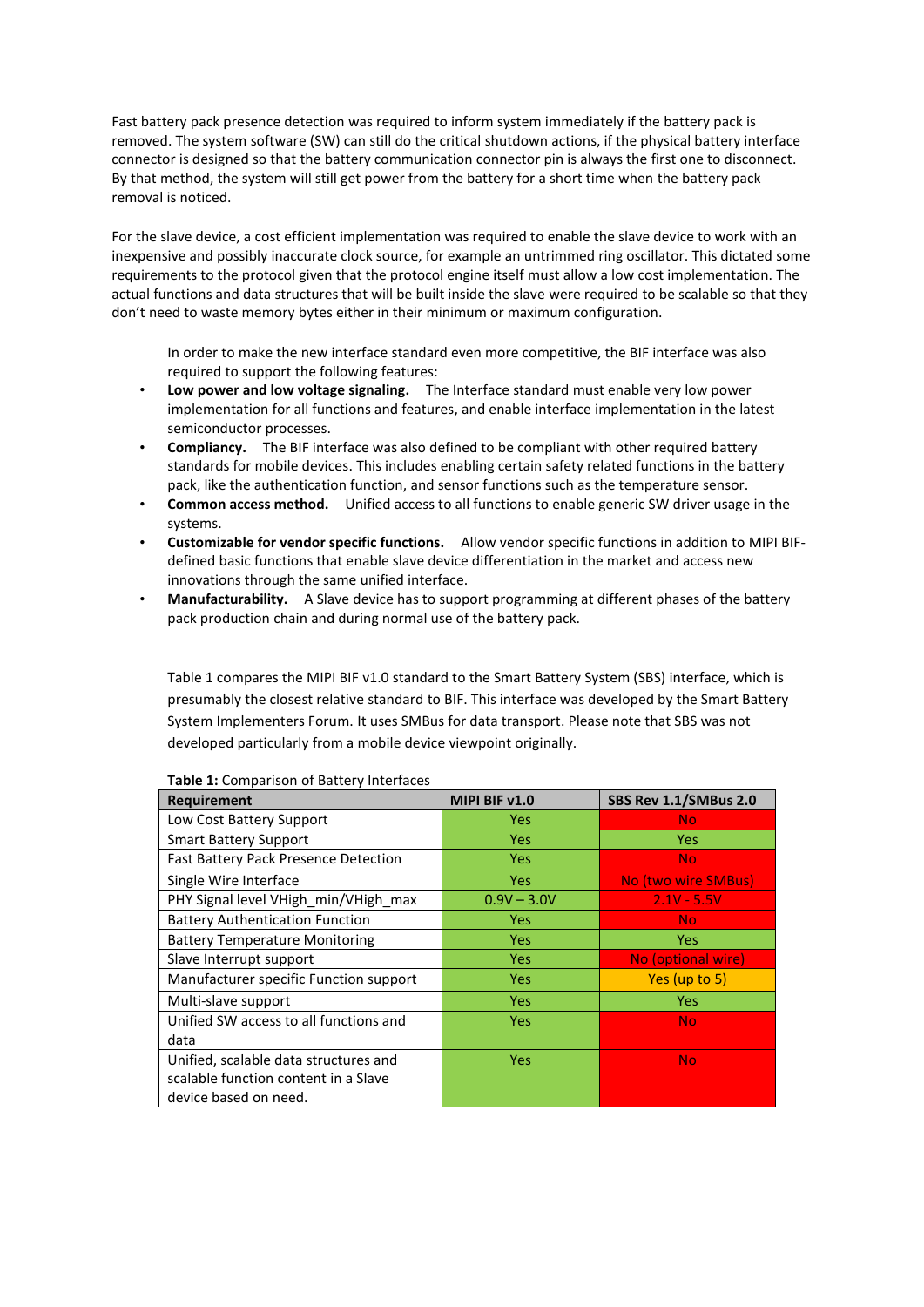### *BIF Specification Delivers an Integrated, Flexible Solution*

### *BIF architecture overview*

There are two primary types of devices on a BIF bus, Master and Slave. There is only one Master on the battery communication line (BCL) of the BIF bus. There are also two types of Slaves, Primary Slave and Secondary Slave. There might be multiple Slave devices on a BCL, usually located within the Battery Pack, but they might also be located within the Host system.

The BIF master device is placed in the power management IC (PM IC) in a typical mobile device platform as illustrated in the [Figure 1](#page-3-0). It can also be placed on the digital baseband (BB) IC since the scalable electrical signaling level allows implementation on low voltage semiconductor processes. The BIF protocol allows that the master device can be implemented in hardware (HW), SW + General Purpose Input Output (GPIO) pin or a combination of HW and SW.



**Figure 1. BIF master device placement in the mobile device platform**

<span id="page-3-0"></span>BIF supports low cost battery packs and smart battery packs, one connected at a time. Both of them have a pull-down resistor  $(R_{\text{ID}})$  connected to the battery communication line (BCL) as illustrated in the block diagrams of [Figure 2](#page-3-1). The value of R<sub>ID</sub> is used to identify whether the battery is a smart or low cost type, and to identify the battery pack electrical characteristic for low cost battery. The  $R_{1D}$  can be also used in the implementation of fast battery pack presence detection for both battery types. If a smart battery is disconnected,  $R_{ID}$  also has the important role to pull the BCL line down and consequently put the Slave device(s) in power-down mode.



<span id="page-3-1"></span>**Figure 2. BIF smart battery pack and low cost battery pack**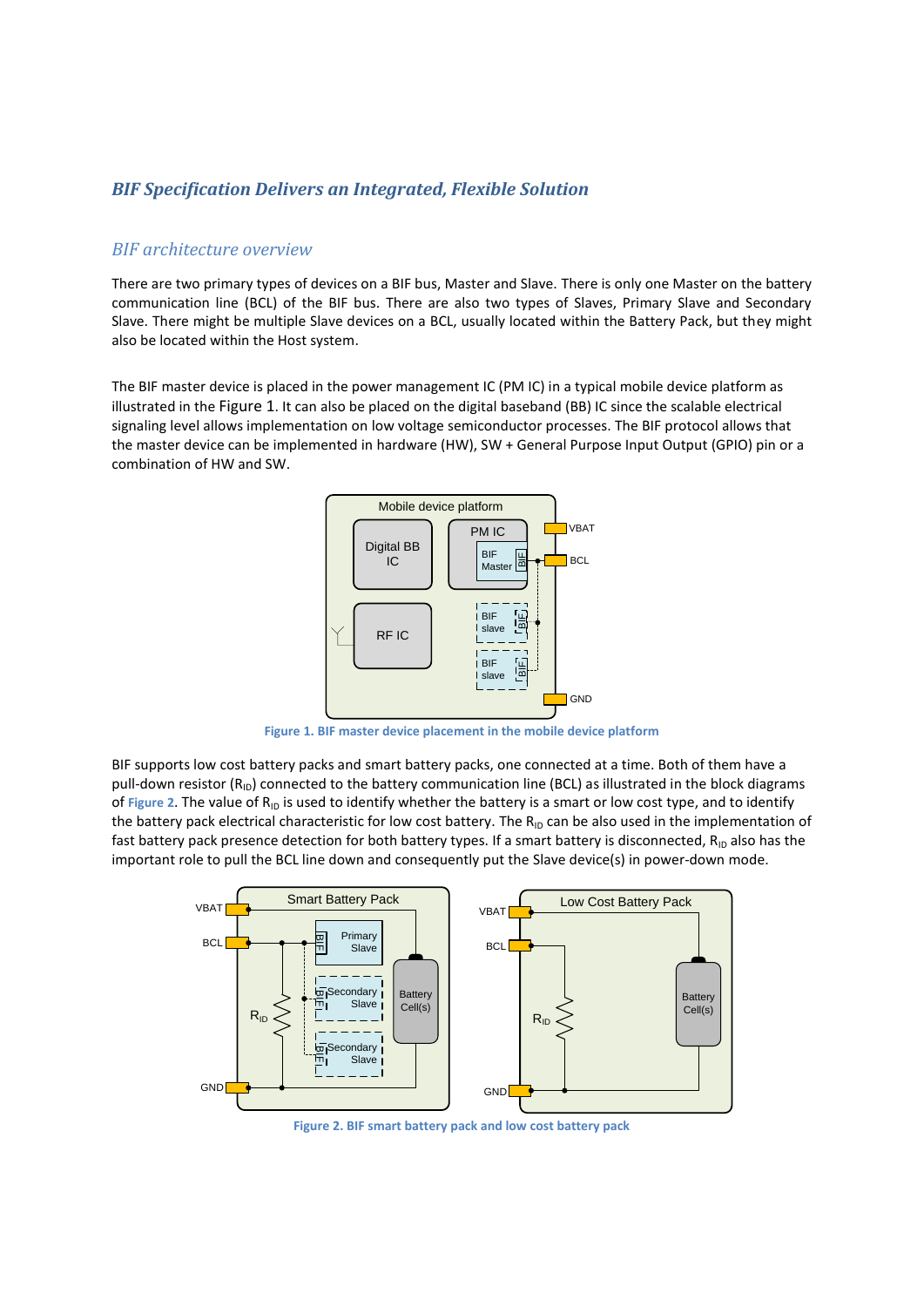A BIF Master can address up to 256 Slave devices connected to the BCL line in total, by using so-called short 8-bit addressing. At a minimum, the Master device functions include physical layer and protocol functions, and it may implement the fast presence detection and low cost battery identification  $(R<sub>ID</sub>$  value measurement) functions. Master and Slave device main functions are illustrated in [Figure 3.](#page-4-0)

A Slave device is either a Primary Slave or a Secondary Slave. Both types have the protocol function and physical layer, and a small amount of standard device identification data at a minimum. Each Slave can have up to 64k bit of addressable memory space.

There can be only one Primary Slave per subsystem, i.e. battery pack or host system. The Primary Slave is able to store the Secondary Slave unique ID's of all Secondary Slaves within the same subsystem. This is the only difference between Primary and Secondary Slave. The main idea behind this arrangement was to enable the use of short (8-bit) device addresses in practical applications, and thus speed up the device discovery process in the bus and Slave device short address assignment for the Master. Otherwise, the Master has to do address search and addressing with full unique IDs (80-bits).



### <span id="page-4-0"></span>*Physical Layer*

BIF uses a single wire, open-drain communication interface. It supports a single low cost battery pack or single smart battery pack on the BCL at a time. The block diagram of the physical layer is illustrated i[n Figure 4.](#page-5-0) If the Master was designed to support low cost batteries and fast presence detection of the battery pack, then the BIF physical layer would have  $R_{ID}$  measurement and fast presence detection circuit in the Master (dashed boxes).  $R_{ID}$  value measurement requires an analog-to-digital converter (ADC) with a 10-bit resolution. The fast presence detection implementation can be done several ways. BIF specifies only the time range for the operation.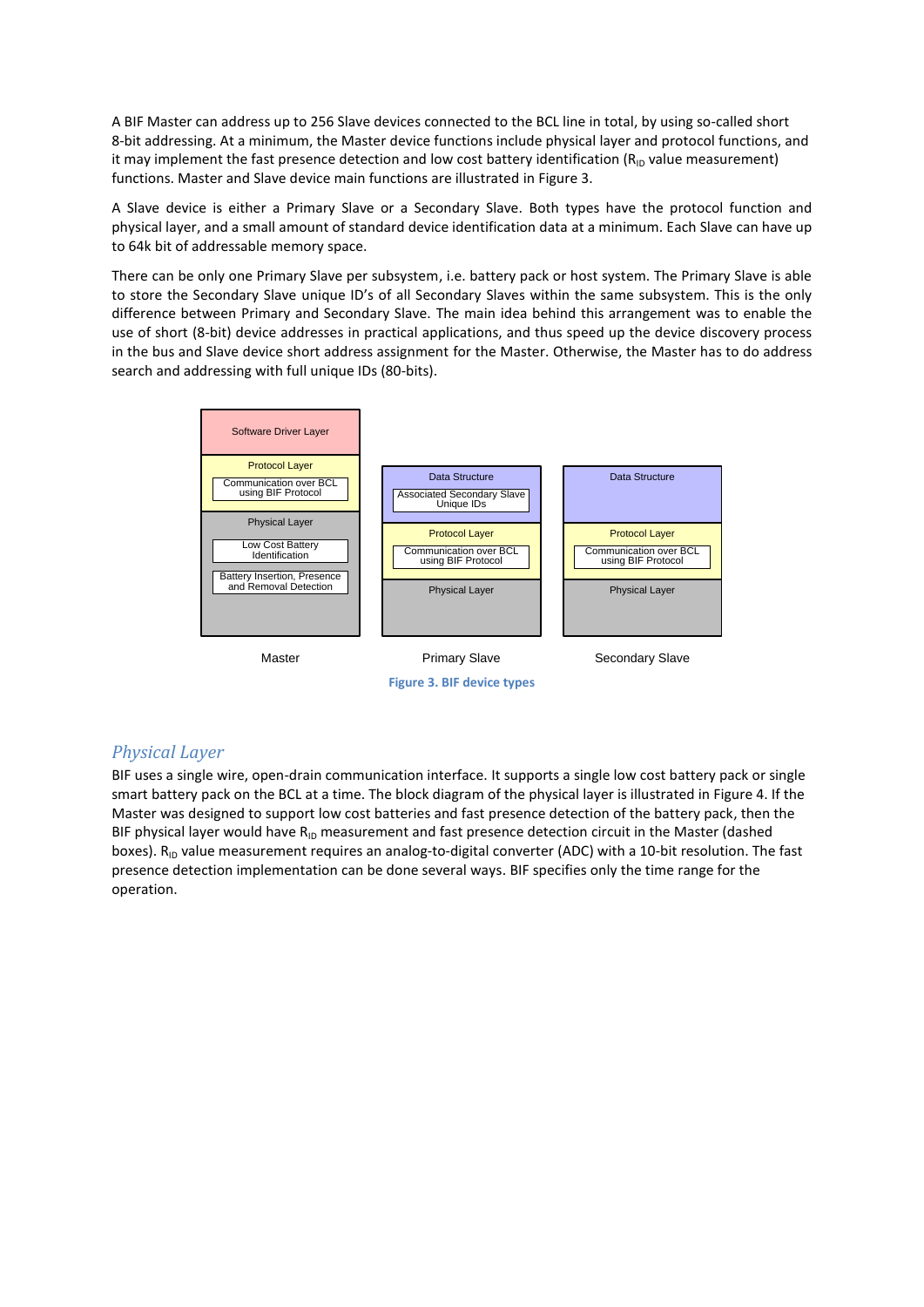

**Figure 4. BIF physical layer**

<span id="page-5-0"></span>The communication pull-up resistor or current source is always in the host. Thus, the signal high level is set by the host and is scalable from 1.1V to 2.8V. This is important to enable the implementation of a host, even on the latest low voltage semiconductor processes. Minimum rise and fall times have been defined to limit potential electrical magnetic interference (EMI) issues.

## *Protocol*

The BIF protocol is designed as a data transport interface. The actual battery applications, such as temperature measurement and authentication, make use of the protocol but do not interfere with it. Data transport and battery application usages are clearly separated. The challenge in BIF was to have a flexible protocol, but still have a small footprint in silicon. Gate count of a BIF implementation is expected to be approximately 1k Gates.

The main benefits of the BIF protocol are that it is either SW or HW implementable and the communication data rate is scalable between 2kbit/s – 250kbit/s (average). The minimum data rate was extended down to ~2kbit/s because in many systems there is 32.768 kHz clock available due to real time clock requirement. A 32.768 kHz clock produces about ~2kbit/s data rate in a typical BIF protocol implementation.

The maximum data rate was limited to 250kbit/s to minimize the Slave device receiver size. The maximum calculated use case suggests that even ~100kbit/s would be sufficient for some time.

BIF communication is always initiated by the Master and is based on a data word. The Master defines the communication speed in the beginning of every word and the addressed Slave must use that speed in its response. So in theory, each transaction between the Master and the Slave could happen with a different speed.

## *BIF Data Word*

Each 17-bit data word consists of the following elements: training sequence (2 bits), payload (10), parity bits (4) and inversion bit (1). A data word can carry a command, a device or register address, read data or write data. The training sequence bits are used to tell the communication speed and also tell whether the word is a Broadcast type (intended for all Slaves) or a Unicast / Multicast type (intended for a certain Slave or Slaves only).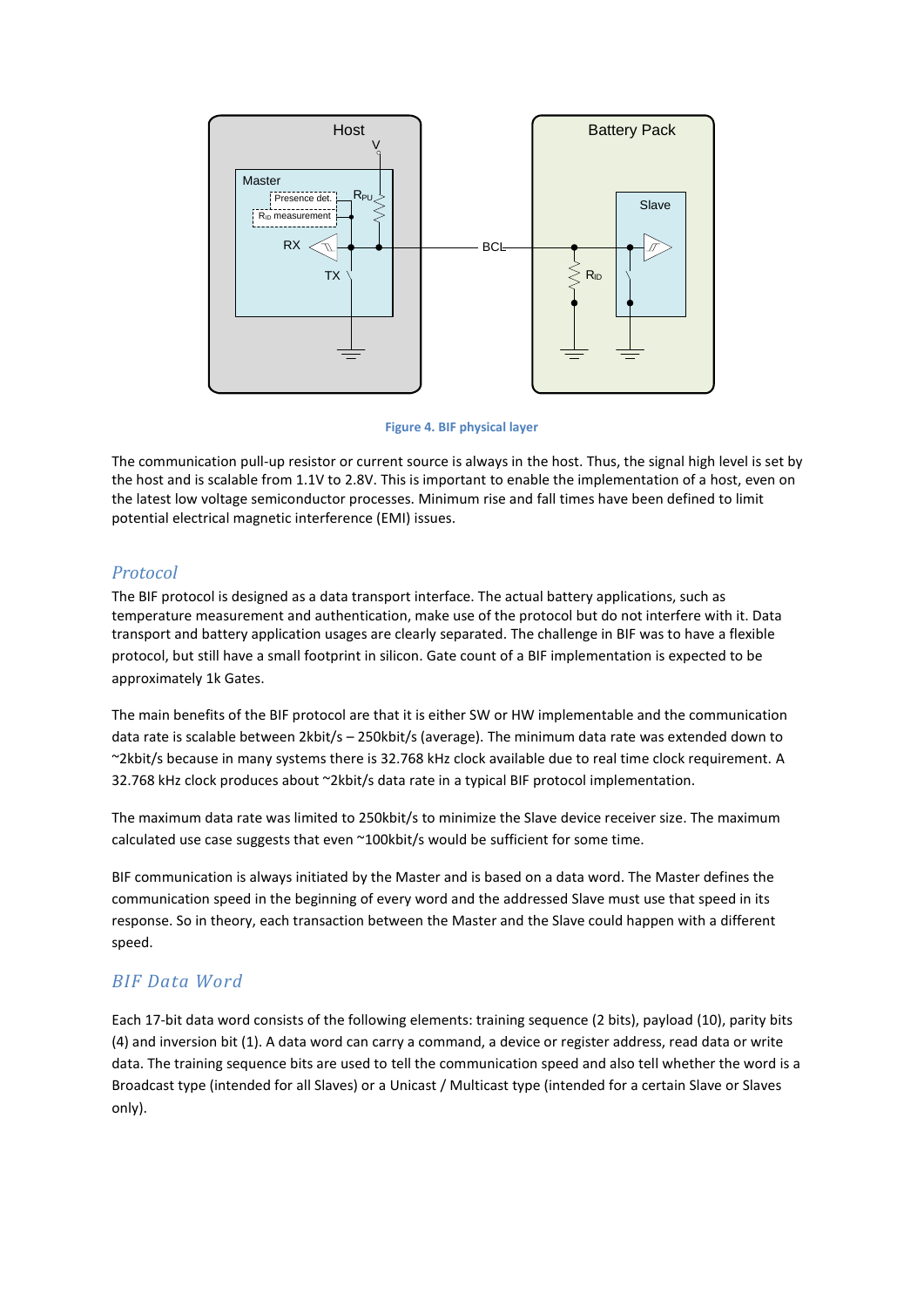The payload is the actual data to be transported. The parity bits (conforming to Hamming-15 coding) are used to detect the possible communication errors. Strong detection of communication errors is important especially for a battery interface because of the physical connector on the line. Also, mobile devices are exposed to abuse and shaking by nature.

BIF protocol signaling is based on Time Distance coding, i.e. based on time between changes of the signal level. Logical "0" is an one time unit and logical "1" is a three time units, i.e. a logical "1" can be either a three time unit long high or low state signal on the bus. Between each word there must be at least 5 time units (stop). Example BIF words are illustrated in th[e Figure 5.](#page-6-0)

The inversion bit is included due to the nature of BIF protocol symbol signaling. If more than half of the data word bits are logical "1"'s (3 time units each), all bits in the word are inverted and then the word contains more "0"'s (1 time unit each) and overall time needed to send the whole word is shorter. This idea makes data bandwidth more efficient and less dependent on the actual data content.





## <span id="page-6-0"></span>*Interrupts and Task Control*

BIF also supports Slave interrupts and task control and has built in features to facilitate that. Task control provides information of the status (busy information etc.) of each task on the slave. This is an important feature because presumably the slave devices will be quite slow due to tight cost requirements.

At its best, interrupts can off-load the host system by, for example, taking care of battery temperature, voltage or current monitoring functions, and interrupt the host only when needed. Slaves will enter into interrupt mode when the Master sends the ""enable interrupt" command to all Slaves on the BCL. During interrupt mode there is no other communication on the BCL line.

BIF defines three power modes for Slave devices: Active, Standby and Power-down. Power-down mode has been designed so that when battery pack is removed for longer than a defined time the Slave inside it will go to power-down mode automatically.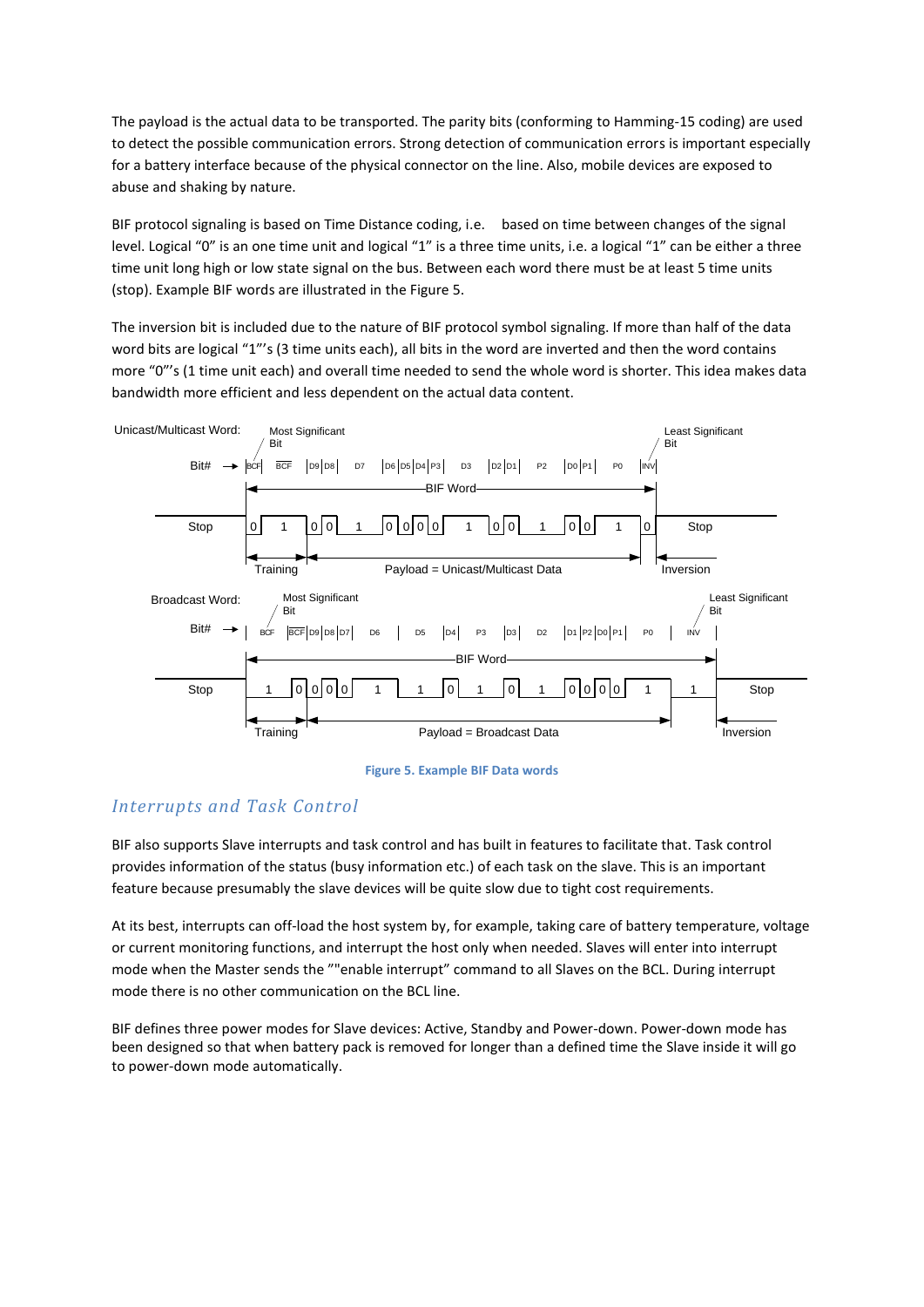### *Slave Data Structure*

The key factors in BIF Slave device data structure definition work were cost-efficiency, unified access to all functions with a generic SW driver, manufacturability (i.e. programming support at different phases of the battery pack production chain) and support for vendor specific functions to enable Slave device differentiation in the market.

The BIF Slave data structure overview is illustrated in the **Error! Reference source not found.**. The maximum memory size addressable by BIF protocol for each BIF Slave is 64k Bytes. Memory locations can be RAM, ROM or reprogrammable NVM depending upon the need. The data map always starts with a fixed length 10-byte Layer 1 (L1) Device Descriptor Block (DDB) defined by the MIPI Alliance. DDB-L1 contains generic device identification information about the device like Manufacturer ID and Product IDs. The last two bytes of the DDB-L1 tell the total size of function directory following immediately after the DDB-L1.

## *Function Directory*

Each function entry in the Function directory consists of four bytes. The first two bytes of a directory entry contains the Function Type and Version, which provides sufficient information for the Host to select the correct software driver for that function. The last two bytes are a pointer to the first byte of the function

capability section. Each function has a capability section whose content is fully specific. The capability information may include static information about the function or pointers to the function registers located in other memory section (volatile memory or non-volatile memory).

#### DDB-L DDB-L1 Data Address **Directory Entry** Protocol **Directory Entry** Slave Control Function Directon **Directory Entry NVM** Canabilities Protocol Capabilities Capability Sections Slave Control Capabilities **NVM** Registers Protocol Registers Register Slave Control Sections Registers **NVM** Data Object#0 Data Object#1 Data Objects Data Object#n (spare) Static Memory (ROM) Volatile Memory (RAM) Non Volatile Memory (NVM)

**Fig. 6 Slave Data Structure**

### *Functions*

A function can be either a MIPI BIF pre-defined type or manufacturer defined function. The main idea is that a generic software driver can find and identify both types of functions listed in the function directory. The generic SW driver should be able to interpret and use fully any of the BIF pre-defined functions. But for the manufacturer specific functions, an additional SW driver provided by the manufacturer is needed to be able to use the function and interpret the data content.

### *BIF Functions*

MIPI BIF has pre-defined protocol, Slave control, non-volatile memory (NVM) , temperature sensor and authentication functions. Only the protocol function is mandatory for a Slave while the others are optional.

Another main principle with all functions was to minimize the number of redundant bytes to be stored for cost efficiency. The Slave control function provides central control and status information for the tasks that are being executed on a Slave device. The total size of the Slave control function depends on how many other functions use its services in the Slave. The same principle was applied to the temperature sensor function accuracy specification with a number of different ranges. The Temperature Function also provides single and periodic measurement routines as well as interrupt triggering with thresholds.